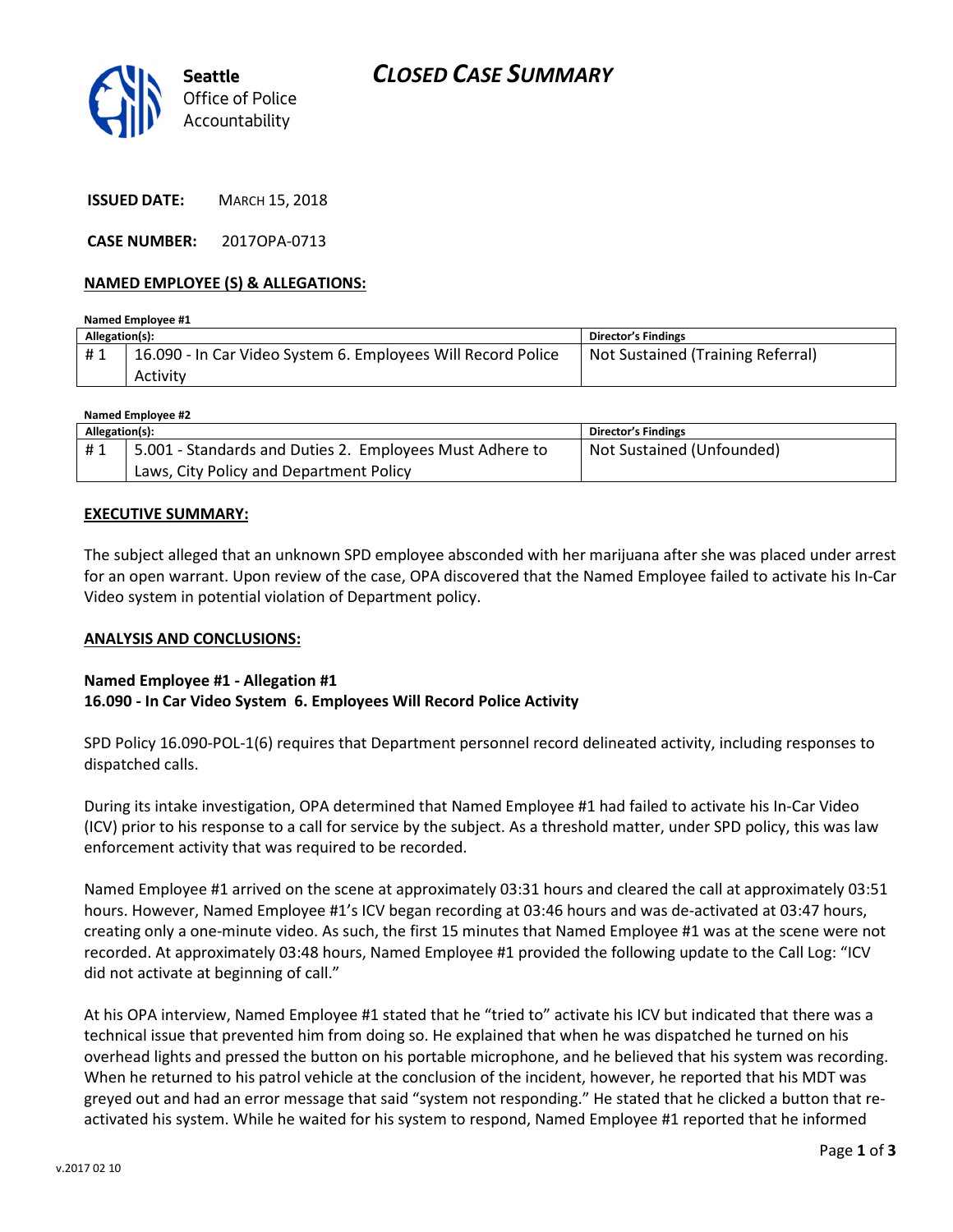

# CLOSE CASE SUMMARY

OPA CASE NUMBER: 2017OPA-0713

another officer that his system was not functioning correctly. Once his system was working again, Named Employee #1 stated that he activated his ICV as he drove away from the scene and de-activated it once he had left.

Named Employee #1 claimed that he had previous issues with his COBAN system and that this was a known problem with SPD Information Technology. He indicated that he had generated several HEAT tickets on the vehicle in May and June of 2017 trying to work out various issues. OPA obtained the HEAT ticket log for Named Employee #1's vehicle and found only one ticket that was generated in May for an unsuccessful video recovery. No tickets were found for service in June.

OPA also obtained the log from that date for Named Employee #1's ICV system. From a review of that log, there is no indication of any malfunctioning of Named Employee #1's system or of any error message. Moreover, from a review of that log, there is no indication that Named Employee #1 ever attempted to activate his ICV at the time that he was dispatched to the call.

While there is significant evidence in this case establishing that there was no malfunction with Named Employee #1's ICV system, his statement, if credited, indicated that there was. For these reasons, I cannot conclusively determine whether Named Employee #1 violated policy by failing to record.

That being said, I do conclude that Named Employee #1 neglected to take any of the other steps that the policy requires when there is a failure to record video. Named Employee #1 did not notify a supervisor of the malfunction as required by SPD Policy 16.090-POL-1(5). He further did not make an entry into the MDC log of the malfunction and the steps taken to resolve it as required by SPD Policy 16.090-TSK-1. Lastly, as this was law enforcement activity that was required to be recorded and as there was a delay in recording, SPD Policy 16.090-POL-1(11) required him to "explain in writing why it was not recorded or why the start of the recording was delayed"; however, it is undisputed that he did not do so.

As such, even if there was a malfunction of his system, he failed to comply with the entirety of the requirements of the policy. For this reason, I recommend that this allegation be Not Sustained – Training Referral.

• Training Referral: Named Employee #1 should receive additional training concerning the requirements of SPD's ICV policy. He should specifically receive additional training as to the steps he is required to take when his ICV system fails to record or where there is a delay in recording. Named Employee #1's chain of command should remind him of their expectations that he will comply with all aspects of the ICV policy. This re-training and counseling should be memorialized in a PAS entry.

Recommended Finding: Not Sustained (Training Referral)

## Named Employee #2 - Allegation #1 5.001 - Standards and Duties 2. Employees Must Adhere to Laws, City Policy and Department Policy

When officers responded to the call for service on the date in question, they observed what they believed to be a domestic disturbance. Officers conducted a records check on the two individuals involved in the dispute, and this resulted in the discovery of an open warrant. The subject was placed under arrest and was booked into the King County Jail.